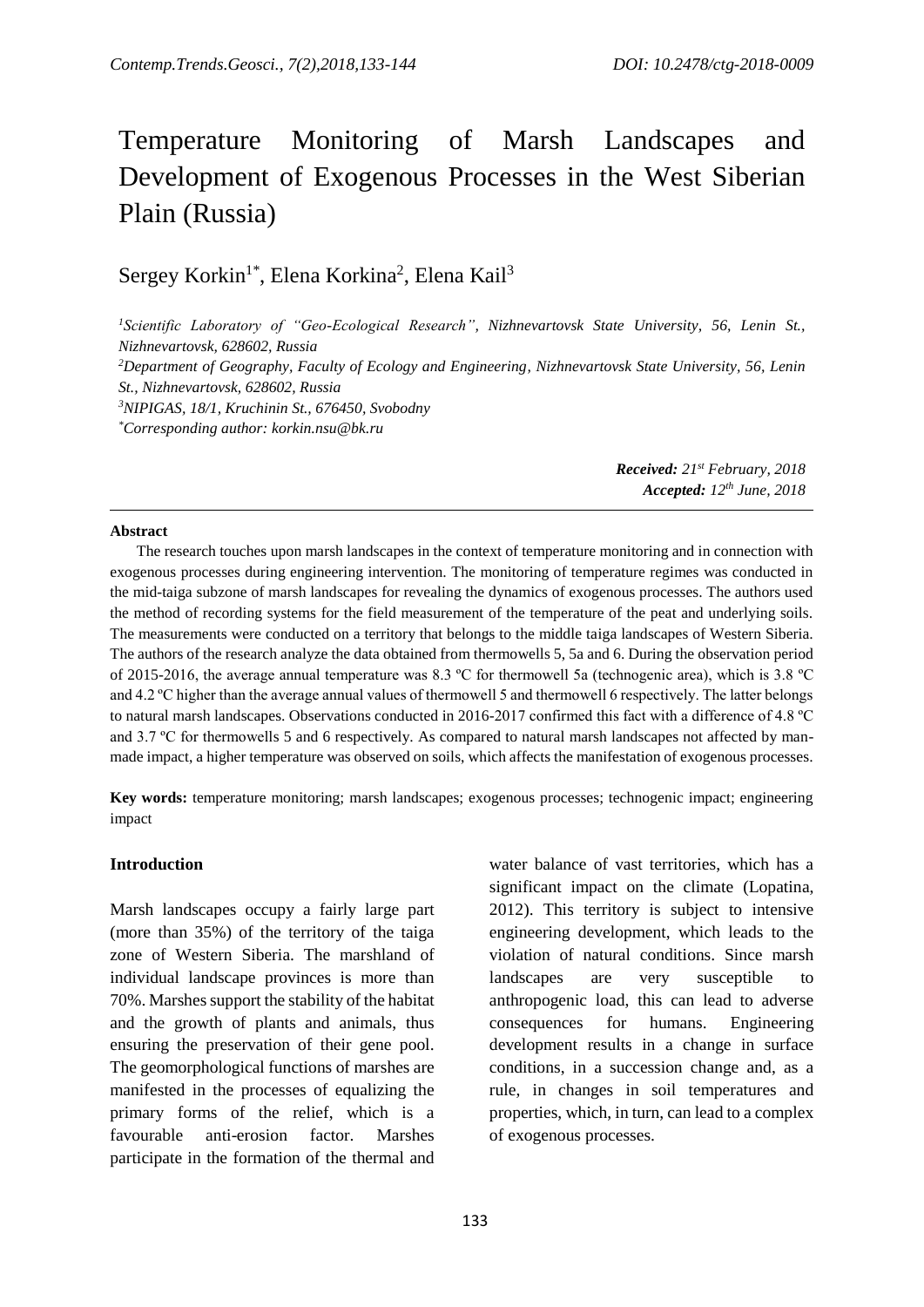Melnikov et al. (2016) note the dependence of soil temperatures on landscapes. In their studies, a number of scientists, in particular, Pavlov (2008), Vasiliev et al. (2016), and Orekhov (2008) indicate that the response of the upper horizons of the lithosphere to modern climate changes strongly depends on the landscape-geological conditions. In addition, they point to the existence of a certain correspondence between the parameters of frozen rocks and the hierarchical level of landscapes. This leads to a holistic understanding of the responsiveness and interaction between the atmosphere of the ocean and the land in the Northern Eurasian region (Lappalainen et al., 2016). Like any dynamic geosystem, the marsh landscape has its own cycles, stages of development and the limit of stability. For marsh landscapes, temperature parameters of soils have the greatest influence on the manifestation of exogenous processes in the context of exogenous relief formation. Soil temperature is a key factor that controls many biotic and antibiotic processes occurring in soils, in particular, vegetation growth and productivity, decomposition and mineralization of soil organic matter, emission of greenhouse gases (Prokushkin and Guggenberger, 2007), and separation of dissolved organic carbon (Dyukarev, 2017). The mid-taiga subzone of Western Siberia is located within the island distribution of permafrost. An important indicator obtained is related to the dynamics of soil temperature at key sites (Korkin et al., 2015). It is necessary to pay attention to the selfhealing processes of the Middle Ob River disturbed by technogenesis (Korkina, 2015). The natural landscapes of the Middle Ob Region (Korkin et al., 2016; 2017) and the Siberian Reefs (Sheinkman et al., 2016) are comprehensivelyexamined, and especially the conditions of modern temperature monitoring are touched upon. The aim of the research is to monitor the temperature patterns for marsh landscapes in the middle taigs subzone of the West Siberian Plain in order to identify the dynamics of exogenous processes during the engineering development of this territory and the analysis of the impact of climatic parameters on global changes.

## **Research area**

The research was carried out in the Sredneobsky Lowland, which occupies the eastern part of the West Siberian Plain, within the latitudinal course of the Ob River (Fig.1) between 60 and  $64^{\circ}$  N and between 72 and 78 $^{\circ}$  E. The terrain of this territory is flat-leveled with prevailing heights from 40 to 80 m and from 100 to 120 m above the Baltic Sea level on watersheds. The main stream flow of the research territory is the Middle Ob River, from the mouth of the Svetlaya waterway to the Lokosovskaya waterway. In the Nizhnevartovsk Region, the Middle Ob has a length of 134 km and the width of the bottomland varies from 18 to 20 km. Climate plays a leading role in the development of exogenous processes of relief-formation. The most important meteorological factors for the research area include the variation of air temperature, the amount and annual distribution of precipitation, as well as wind patterns. The major relief-forming processes are manifested in warm weather under conditions of positive values of air and soil temperatures, as well as liquid precipitation. The warm period starts when average monthly temperatures exceed 0 °C, which mainly takes place in early May. Cold and snowy weather starts when average daily temperatures drop below 0 °C at the end of September to the middle of October. According to long-term data, a high average monthly temperature – up to  $+26.7$  °C – is recorded in June. The average annual temperature of air in the Ob River is -2.3 ºС. The annual precipitation for the Ob Valley varies from 225 to 722 mm. In the research area, winds of western and south-western direction prevail, and the frequency of these rhumbs is about 17% per year. For the taiga forests of the middle taiga, the zonal types include spruce and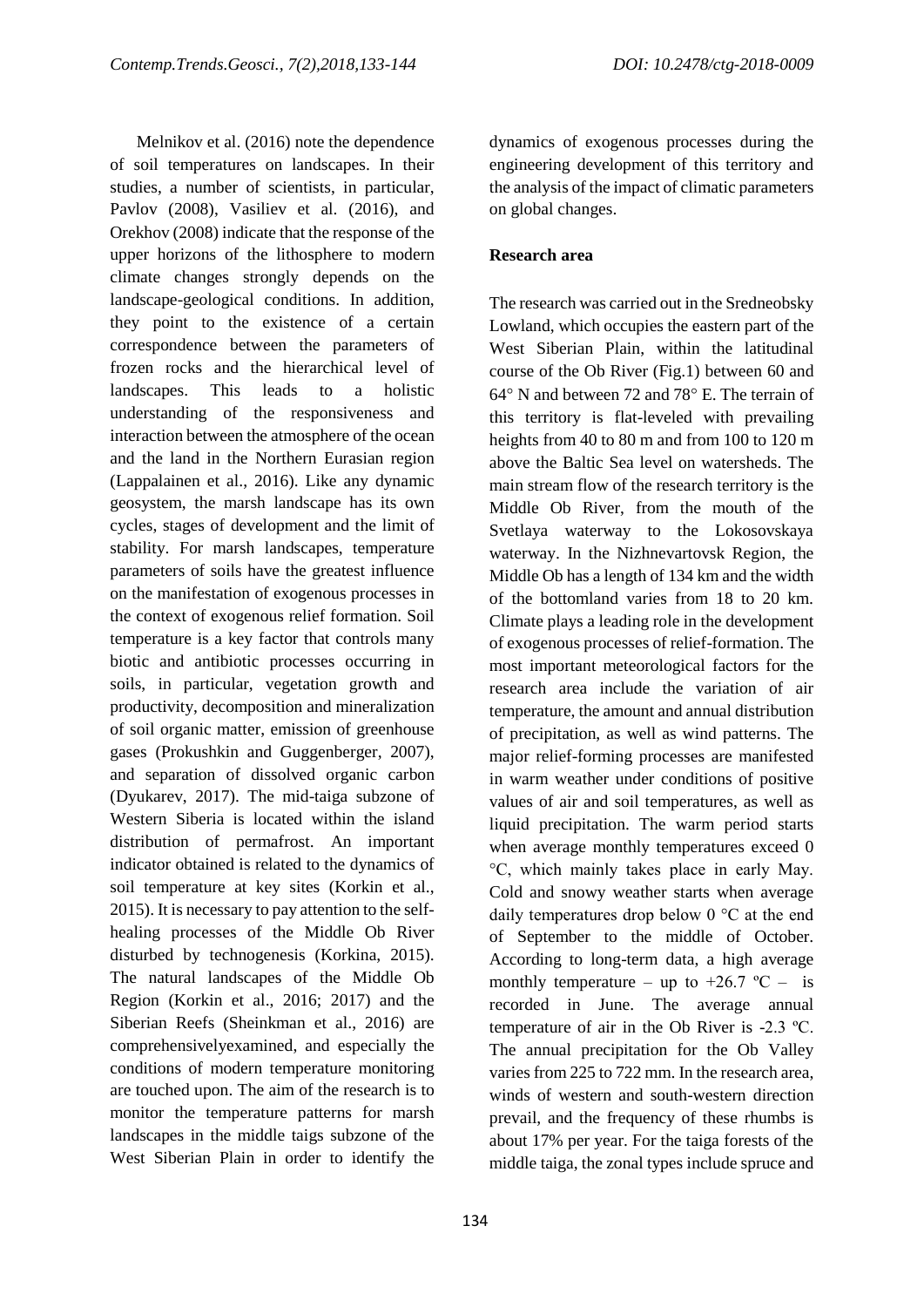cedar trees, which were replaced (by felling and logging) by secondary forests with dark coniferous, pine, and small-leaved trees. In the vegetation cover of the oligotrophic marshes of the research area sphagnum pine and shrub complexes with small lakes and sphanum mosses prevail and involve Ledum-cassandrasphagnum groups with pines, as well as cedars on the ridge of forests.



**Fig.1.** Area for Marsh Landscape Research (the Black Square Denotes the Actual Research Location).

### **Materials and Methods**

The goal of the research is to monitor the temperature patterns for marsh landscapes under conditions of exogenous relief-formation. The key area presented in this article is equipped with thermowell 5 (natural control area with observation periods of 2015-2016 and 2016-2017), 5a (technogenic area with observation periods of 2015-2016 and 2016- 2017) and thermowell 6 (natural control area with observation periods of 2013-2014, 2014- 2015, 2015-2016, and 2016-2017). Due to the high intensity of the technogenic impact associated with oil production, thermowells were laid on marsh landscapes in natural conditions and on marsh landscapes in conditions susceptible to technogenic impact (in the collector corridor of pipelines). The natural marsh landscape of this key area corresponds to temperature well (thermowell) 6 with depths of 20, 40, 60 cm, 1, 2, and 3 m activated on 15.11.2010, temperature well 5 with depths of 20, 40, and 60 cm, and temperature well 5a with a technogenic effect and analogous depths.

Thermowell 5 was first launched in 2010. After eliminating technical problems, an updated launch was made in the fall of 2015. The air temperature for this key area was obtained using a recorder installed in the vicinity of thermowell 6. The authors of this research used methods of recording systems for the actual measurement of soil temperature. This method is described in detail by Popov et al. (2017), Kazantsev (2017), Konstantinov et al. (2011). Investigations dealing with the features of the temperature regime of the peat deposit of the oligotrophic marsh in the southern taiga of Western Siberia are presented in the works of E.A. Dyukarev (2017). The results of the measurements of air and soil temperatures on the monitoring network during the implementation of the German-Russian project "Kulunda" cause a great scientific interest as research methods (Belyaev et al., 2017).

The international experience of studying the temperature regime of soils is of great importance for setting up monitoring (Zang et al., 2005; Wisser et al., 2011; Sheng et al., 2004). A temperature recorder of type DS1921G-F5 with a temperature range from - 40 °C to  $+85$  °C and a sensitivity of 0.5 °C was used to measure soil temperature at depths of 20, 40, 60 cm and 1 m. For depths of more than 1 m, DS1921Z-F5 with recorded temperatures ranging from -5  $\rm{^{\circ}C}$  to +26  $\rm{^{\circ}C}$  and a sensitivity of 0.125 ºC was used. A thermocouple of type DS1921G-F5 was used to fix the air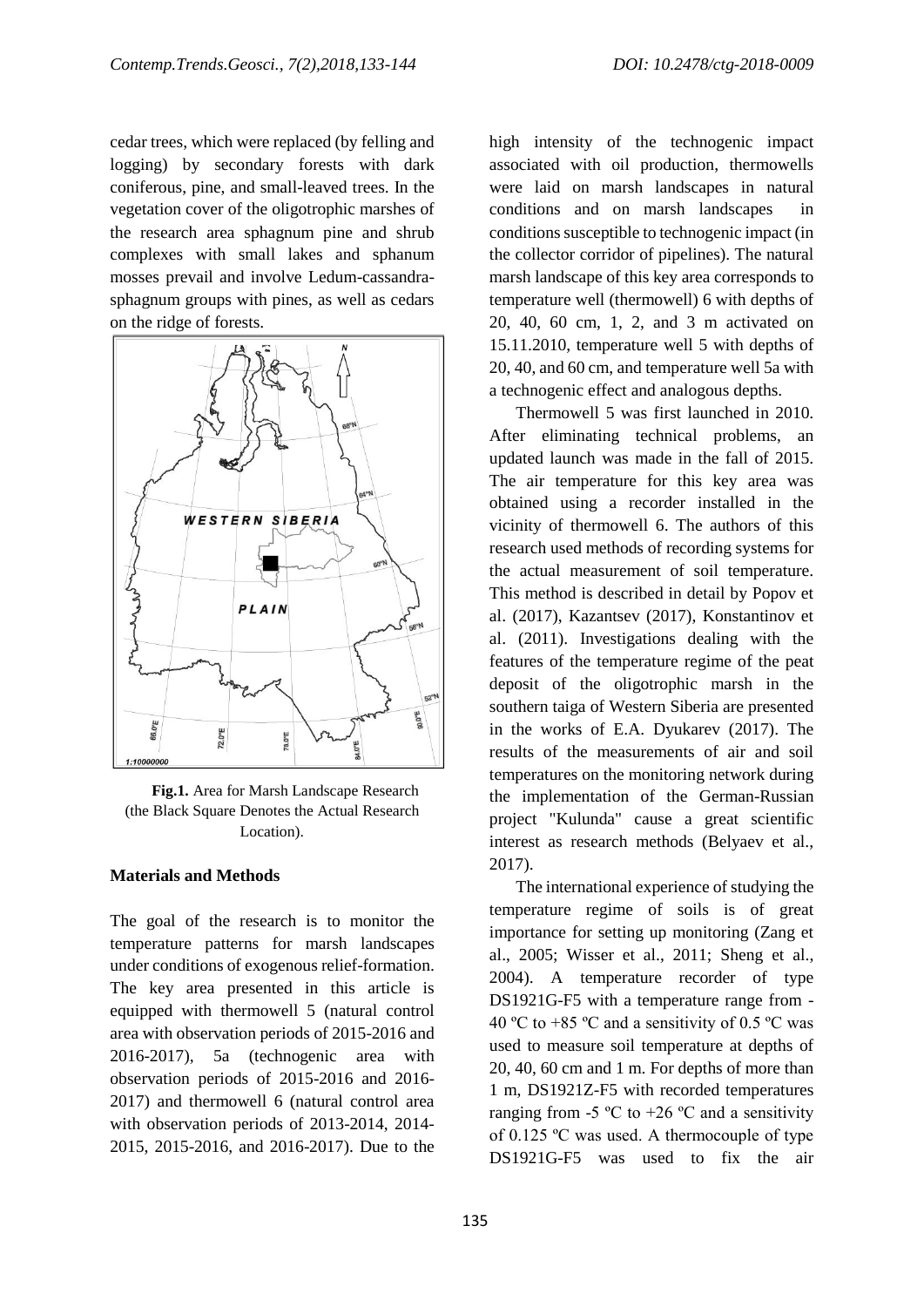temperature. The frequency of registration of all used loggers is 4 hours. 5-6 measurements were carried out to analyze the diurnal course. Mean daily and monthly values of soil and air temperatures were calculated based on the observation data. The recorders had protective capsules that excluded any violation of sensitivity with immersion in the wells equipped with a casing polyethylene pipe (50 mm in diameter) with thermal insulation in the wellhead. The data was obtained by reading the recorded information in the fall of the year. The full-scale data on the temperature regime of peat soils and air presented below is analyzed using the Microsoft Office Excel 2007 software product. As a result of the operation of this equipment, the following technical problems were identified: a) for soils in the region of study, the sufficient recorded temperatures range from -5  $\rm{^{\circ}C}$  to +26  $\rm{^{\circ}C}$  with a sensitivity of 0.125 ºC, which allows more accurate calculation of the mean values per day, month, season and year, b) it is necessary to use thermocosmetics with an output channel for communication media.

# **Results**

The presented article analyzes the data of four observation seasons: a) 2013-2014; b) 2014- 2015, and c) 2016-2017 for thermowell 6 (natural control area) and includes an analysis of air temperature. For technical reasons, the data related to thermowells 5 and 5a was obtained during two observation seasons: a) 2015-2016 and b) 2016-2017. This work does not provide a detailed analysis of the obtained parameters of soil and air temperatures for the period of 2010-2013 since the latter was previously published (Liss et al., 2001). The authors of the research choose this series of observations to identify the natural trend of changes in the temperatures of air and peat soils as one of the main factors of exogenous relief formation and engineering impact. For the study period (2013-2016), the air temperature in January had the following values: -22.3 ºC (2013-2014), -19.2 ºC (2014-2015), -21.9 ºC (2015-2016), and -21.3 ºC (2016-2017), which corresponds to the average long-term data of - 22.5 ºС. In the cold snowy period of 2013-2014,  $February - but not January - was the coldest$ month with a temperature of -24.6 ºС. In 2014- 2015, the warmest month was June with a mean monthly temperature of 19.2 ºС, while July was 2.3 ºС colder (Tab.1). The mean annual temperature was -0.6 ºC (2013-2014), 0.2 ºC (2014-2015), and 1.3 ºC (2015-2016). According to the meteorological station of the city of Nizhnevartovsk, the mean annual air temperature was -2.3 ºC from 1998 to 2004. Analyzing the results demonstrated in Table 1, the authors came to the conclusion that the mean annual temperature obtained positive values during the observation periods of 2014-2015 and 2015-2016. In 2016-2017, there was a decrease in the mean annual temperature, which was due to the cold winter, when the minimum temperature values reached -21.7 ºС in December.

The data in Table 1 evidences the transition to the positive values of the mean annual temperature during the observation periods of 2014-2015 and 2015-2016. The period of 2016- 2017 saw the return to the negative values.

Temperature is a key factor in exogenous relief formation, which affects the growth, productivity and decomposition of vegetation. The authors analyzed the mean annual and monthly temperatures recorded in the key area of the middle taiga subzone in Western Siberia. The results of monitoring the temperatures of the soils on the marsh reflect the general patterns of the arrival and consumption of solar radiation.

The mean annual temperature for thermowell 6 (Tab.2) has a positive indicator for the observation period considered in this study. The highest mean annual temperature, 4.8 °C, was registered in 2015-2016, while the lowest indicator, 3.7 °C, was observed in 2013-2014, which generally correlates with the mean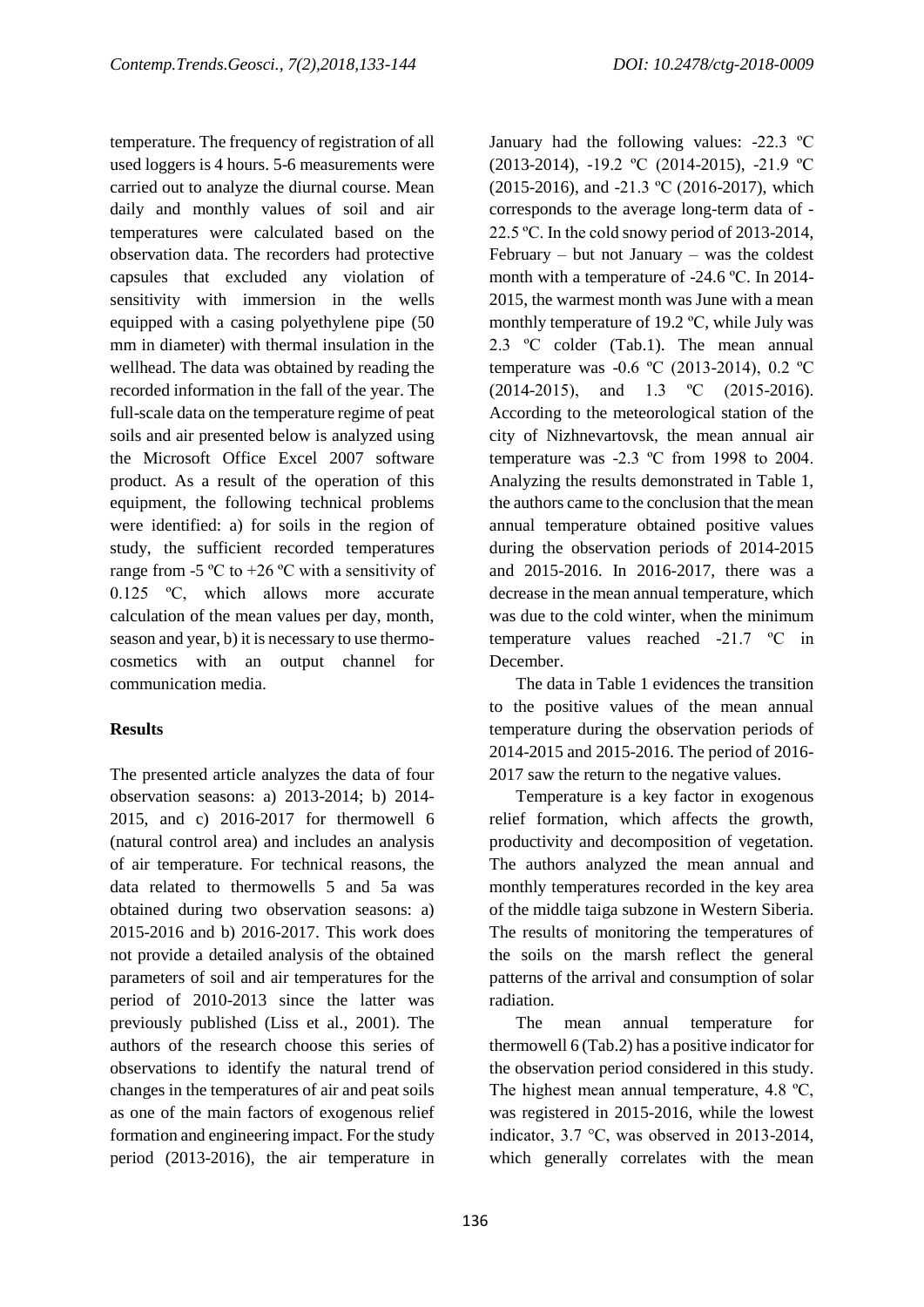annual air temperature (Tab.1). These indicators depend on the mean annual temperature.

A temperature transition through 0 ºC was observed at a depth of 20 cm during the observation periods of 2015-2016 and 2016- 2017, as well as at a depth of 60 cm and 1 m during the observation period of 2016-2017.

Figures 2 and 3 reflect the singularities of temperature variation at different depths. During the observation period of 2015-2016, high temperatures were recorded in July. In the middle taiga subzone of Western Siberia, the average temperature for the 4 periods was 4.4 ° C in thermowell 6.

To study the impact of engineering development of marsh landscapes, thermowell 5 was updated at the technogenic facility 5a (the area of the Samotlor-Nizhnevartovk oil pipeline) in 2015. The temperature of the transported oil is  $17 \degree$  C through a pipe with a diameter of 1220 mm laid at a depth of 1 m from the surface of the upper ridge-moss marsh. The well is located in the immediate vicinity of the pipeline, and thermowell 5 is drilled in 20 meters. In thermowell 5, the mean annual temperature had a positive value of 4.2 ° C for the period of 2015-2016 and  $-4.3$  °C for the period of 2016-2017, which is 3.8 ºС and 4.0 ºС lower in thermowell 5a for the periods of 2015- 2016 and 2016-2017 respectively (Tab.3).

Comparing the data obtained from the two wells, several differences are observed. At a depth of 20 cm, the mean annual temperature is 2.3 °C warmer in thermowell 5a. After considering all the depths, it is possible to state that the recorded tendency is maintained with the following values:  $40 \text{ cm} - 3.9 \text{ °C}$ ,  $60 \text{ cm}$ 4.1 °C, 1 m – 5.1 °C, and 2 m – 3.8 °C. At a depth of 20 cm, the mean annual temperature was 2.3 °C warmer in thermowell 5a for the observation period of 2016-2017. The recorded tendency is maintained with the following values: 40 cm - 4.7 °C, 60 cm - 5.0 °C, 1 m - 4.8  $\rm{^{\circ}C}$ , and 2 m – 4.2  $\rm{^{\circ}C}$ .

For more clarity, Figures 4 and 5 demonstrate a summary graph of the mean temperatures for the depths of thermowells 5 (natural landscape) and 5a (technogenic landscape), and Figures 5 and 6 show a summary graph of the mean monthly temperatures for depths from 0.2 m to 2 m during the observation period of 2016-2017.

| month / time period          | 2013-2014 | 2014-2015 | 2015-2016 | 2016-2017 |
|------------------------------|-----------|-----------|-----------|-----------|
| December                     | $-10.9$   | $-12.8$   | $-14.5$   | $-21.7$   |
| January                      | $-22.3$   | $-19.2$   | $-21.9$   | $-21.3$   |
| February                     | $-24.6$   | $-10.9$   | $-8.6$    | $-15.7$   |
| June                         | 14.9      | 19.2      | 19.2      | 18.9      |
| July                         | 16.4      | 16.9      | 20.0      | 17.4      |
| August                       | 14.5      | 12.9      | 17.4      | 15.6      |
| mean annual                  | $-0.6$    | 0.3       | 1.3       | $-1.0$    |
| sum of positive temperatures | 1907.6    | 2176.5    | 2541.2    | 2096.6    |
| sum of negative temperatures | 2041.4    | 2081.6    | 2064.3    | 2424.4    |

**Tab.1.** Data of the Basic Air Temperature Parameters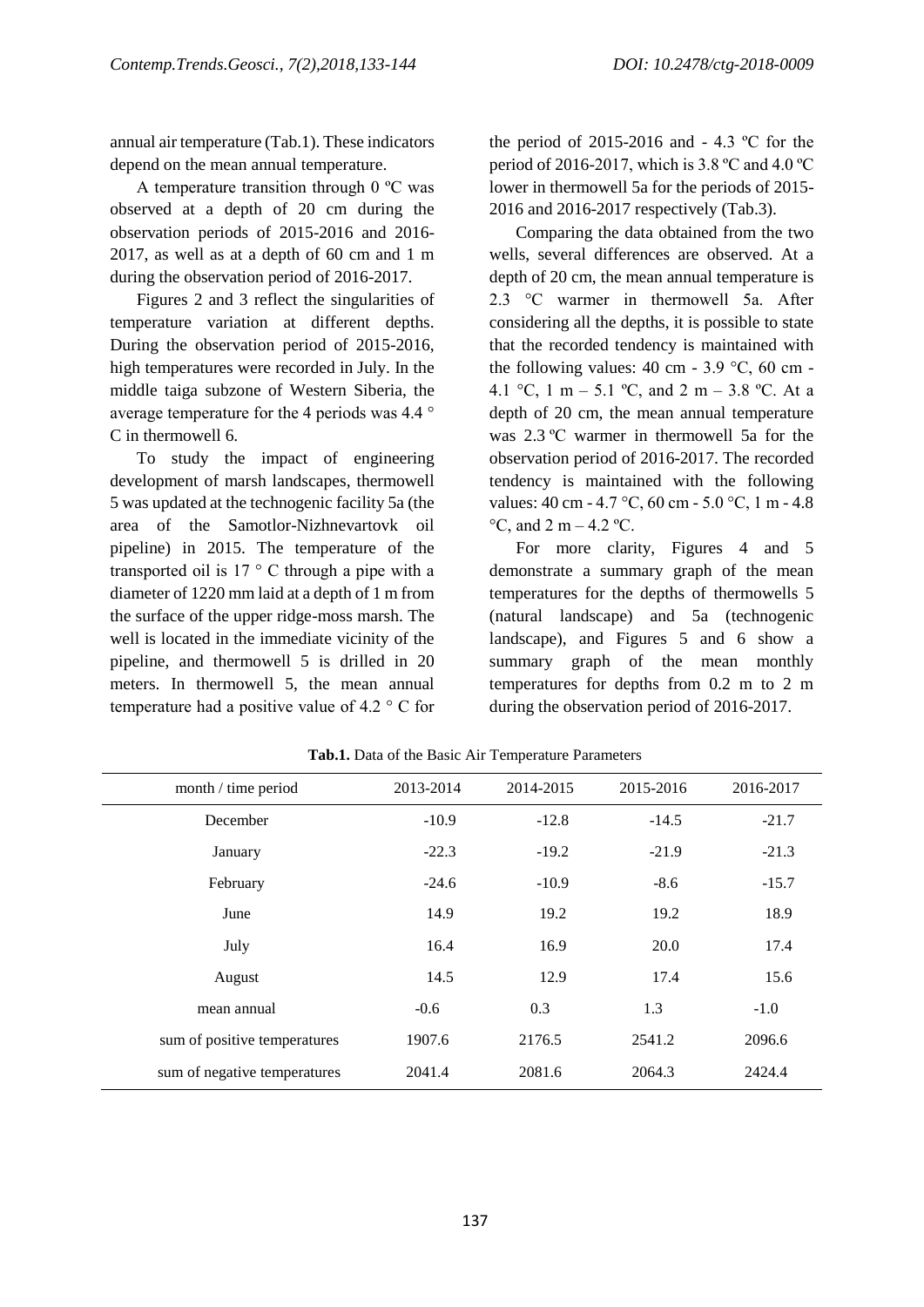|                           |           |      |                |      | л.        |     |           |      |        |      |      |        |
|---------------------------|-----------|------|----------------|------|-----------|-----|-----------|------|--------|------|------|--------|
| depth<br>/ time<br>period | 2013-2014 |      | 2014-2015      |      | 2015-2016 |     | 2016-2017 |      |        |      |      |        |
| m                         | avg.      | max  | $\cdot$<br>min | avg. | max       | min | avg.      | max  | min    | avg. | max  | min    |
| 0.2                       | 3.5       | 12.7 | 0.0            |      |           | -   | 5.7       | 18.2 | $-0.2$ | 5.0  | 18.5 | $-1.0$ |
| 0.4                       | 4.0       | 11.1 | 0.4            | 5.2  | 13.7      | 0.1 | 5.6       | 15.2 | 0.4    | 5.1  | 15.5 | 0.0    |
| 0.6                       | 3.5       | 9.2  | 0.2            | 4.5  | 11.6      | 0.0 | 4.7       | 12.4 | 0.0    | 4.3  | 12.4 | $-0.5$ |
|                           | 3.8       | 9.2  | 0.5            | 4.7  | 11.1      | 0.5 | 4.9       | 11.7 | 0.6    | 4.6  | 11.5 | $-0.1$ |
| $\overline{2}$            | 3.7       | 5.5  | 2.3            | 3.9  | 6.1       | 2.3 | 4.1       | 6.1  | 2.5    | 4.1  | 6.4  | 1.9    |
| 3                         | 3.7       | 4.4  | 3.0            | 3.8  | 4.6       | 3.0 | 4.0       | 4.8  | 3.3    | 4.2  | 5.0  | 3.4    |
| mean<br>annual            | 3.7       |      |                | 4.4  |           |     | 4.8       |      |        | 4.6  |      |        |

**Tab.2.** Mean Annual Soil Temperature Parameters for Thermowell 6 (Natural Area)

**Tab.3.** Soil Temperatures for Thermowells 5 and 5a for 2015-2016 and 2016-2017

| measurement<br>depth, m | $t^{\circ}C$ |              |               |           |  |  |  |
|-------------------------|--------------|--------------|---------------|-----------|--|--|--|
|                         |              | thermowell 5 | thermowell 5a |           |  |  |  |
|                         | 2015-2016    | 2016-2017    | 2015-2016     | 2016-2017 |  |  |  |
| 0.2                     | 4.6          | 4.2          | 6.9           | 5.7       |  |  |  |
| 0.4                     | 3.6          | 3.7          | 7.5           | 8.4       |  |  |  |
| 0.6                     | 4.2          | 4.3          | 8.3           | 9.3       |  |  |  |
|                         | 4.2          | 4.6          | 9.3           | 9.4       |  |  |  |
| ↑                       | 4.5          | 4.6          | 8.3           | 8.8       |  |  |  |
| mean annual             | 4.2          | 4.3          | 8.0           | 8.3       |  |  |  |
| temperature             |              |              |               |           |  |  |  |



**Fig.2.** Soil Temperature for Thermowell 6 (Natural Area) for 2014-2015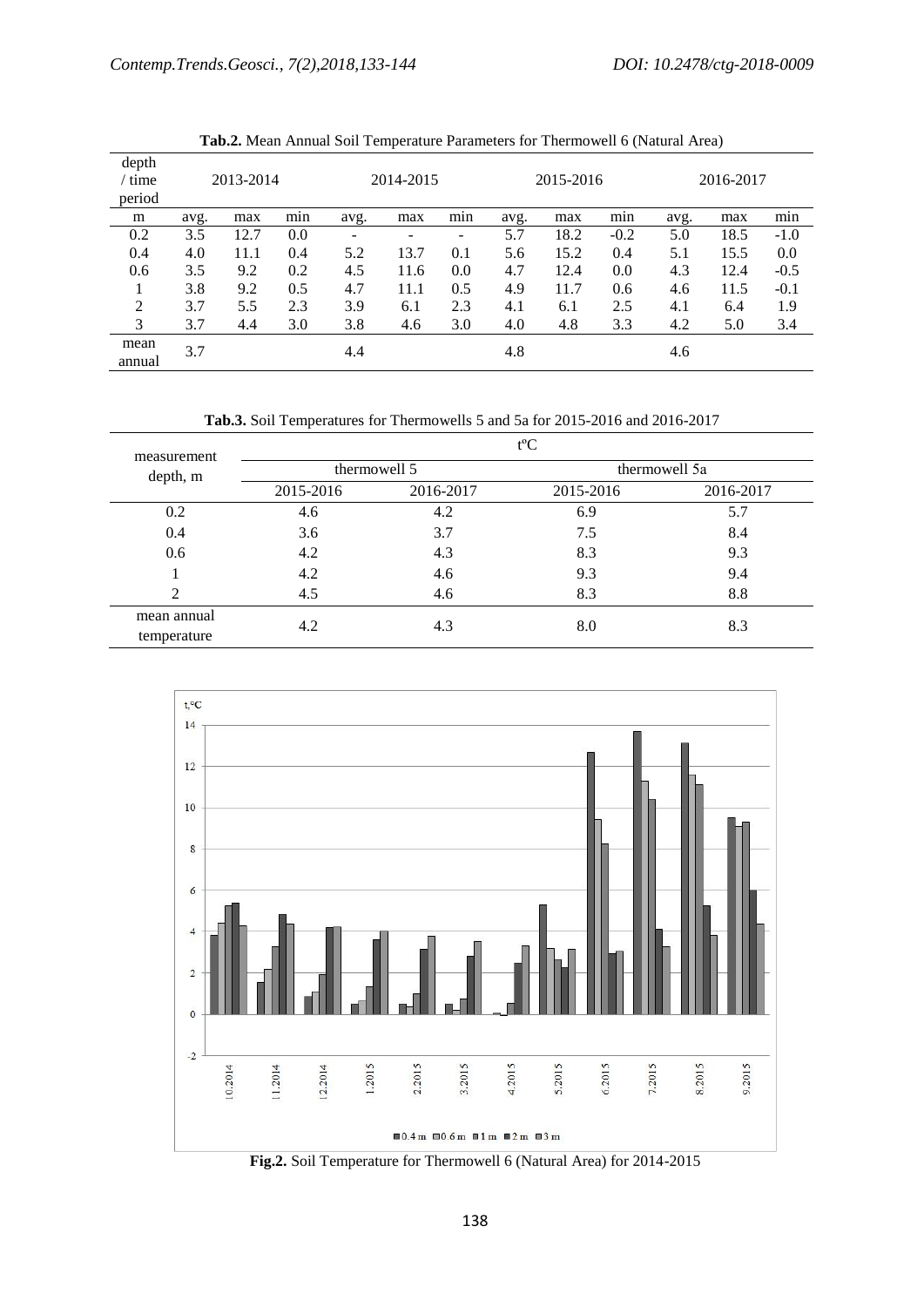

**Fig.3.** Soil Temperature for Thermowell 6 (Natural Area) for 2015-2016

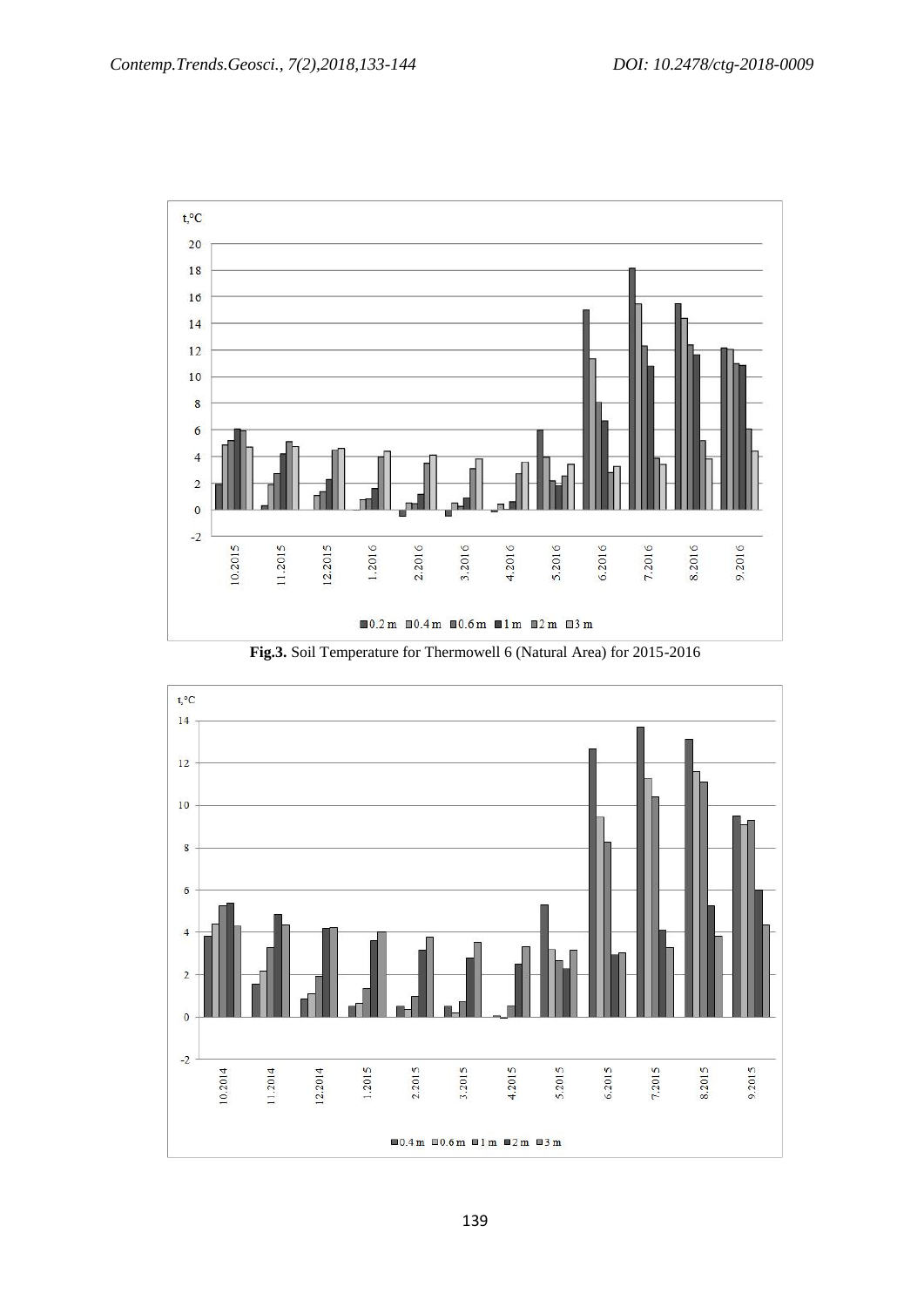

**Fig.4.** Mean Temperatures for Thermowells 5 (Natural Area) for 2015-2016

**Fig.5.** Mean Temperatures for Thermowells 5a (Natural Area) for 2015-2016



**Fig.6.** Mean Temperatures for Thermowells 5 (Natural Area) for 2016-2017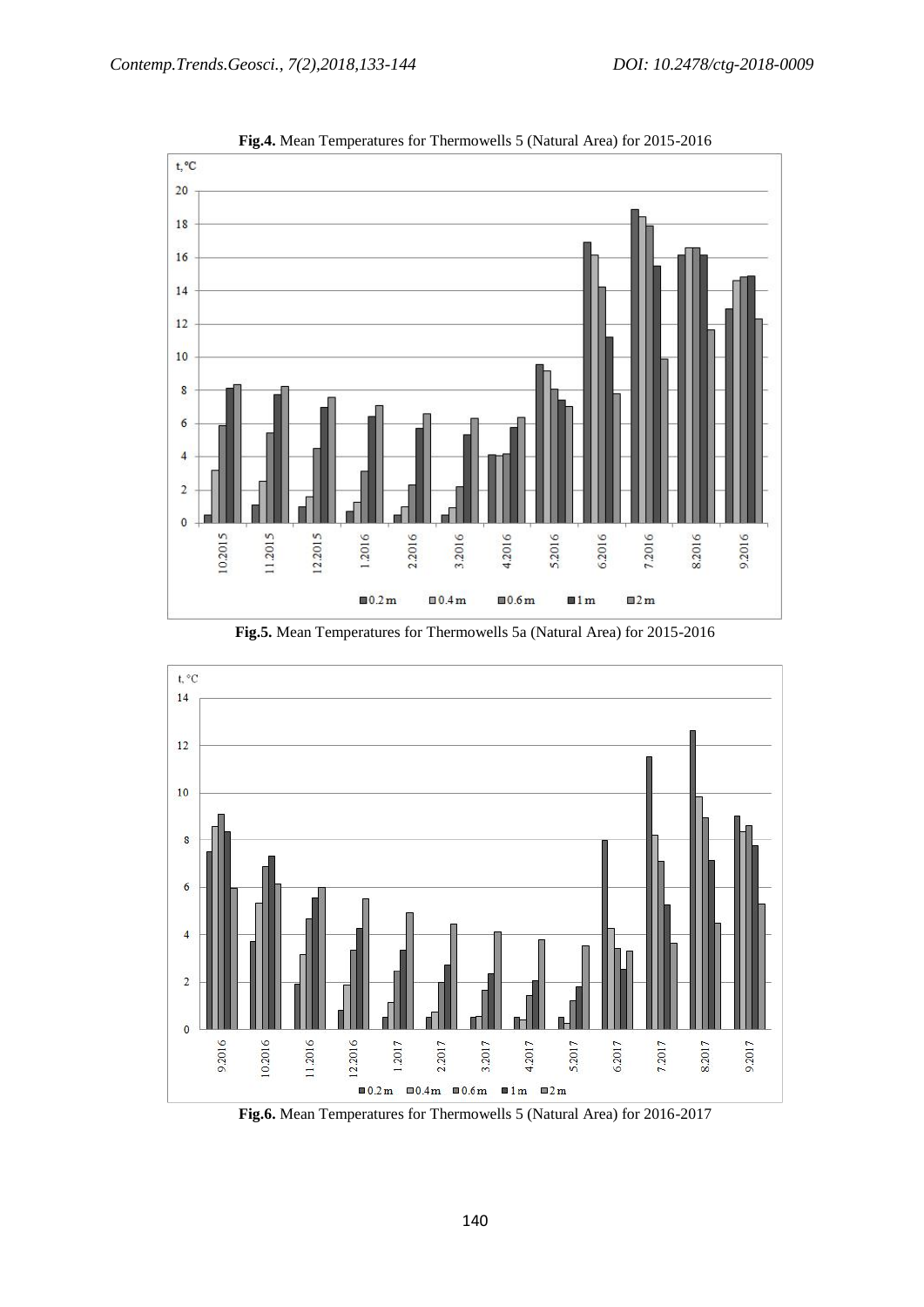

**Fig.7.** Summary Graph of Mean Temperatures for Thermowell 5a (Technogenic Area) for 2016-2017

#### **Discussions**

Like any dynamic geosystem, the marsh landscape has its own cycles, stages of development and the limit of stability. For marsh landscapes, temperature parameters of soils have the greatest influence on the manifestation of exogenous processes in the context of biogenic relief formation. For the observation period of 2015-2016, the mean annual temperature had a value of 8.3 ºС at all depths for thermowell 5a (technogenic area), which is 3.8 °C above the mean annual values of thermowell 5 and 4.2 ºС above the mean annual values of thermowell 6, which belong to natural marsh landscapes. Observations conducted in 2016-2017 confirmed this fact with a difference of 4.8 °C and 3.7 °C for thermowells 5 and 6 respectively. Well 6 is located 10 km to the south-west of well 5 and corresponds to the natural area for a long period of observation. In thermowell 5, the mean annual temperature is 0.6 °C and 0.3 °C lower

than in thermowell 6 for the periods of 2015- 2016 and 2016-2017 respectively.

The collective monograph of O. L. Liss, L. I. Abramova and N. A. Avetova discloses the unified concept of the marsh formation process and presents the average rates of vertical peat accumulation: 0.37 mm / year for the northern taiga and 0.57 mm / year for the middle taiga. The data concerning the marshland surrounding Lake Samotlor is - 0.32 mm / year, the age of peak thickness being  $7700 \pm 60$  years and the average thickness being 2.5 m (Liss et al., 2001). The presented reduced rate of peat accumulation cannot be the same for the entire marshland due to the differences observed in the hollows, ridges and lakes. This rate is a general quantitative indicator. Currently, bogging occurs due to the growth of existing marsh systems in the vastness, and the emergence of new bogging foci in natural conditions is quite rare. New bogging foci arise as a consequence of man-made impact, in particular, the absence of spillway structures in the places of roads, oil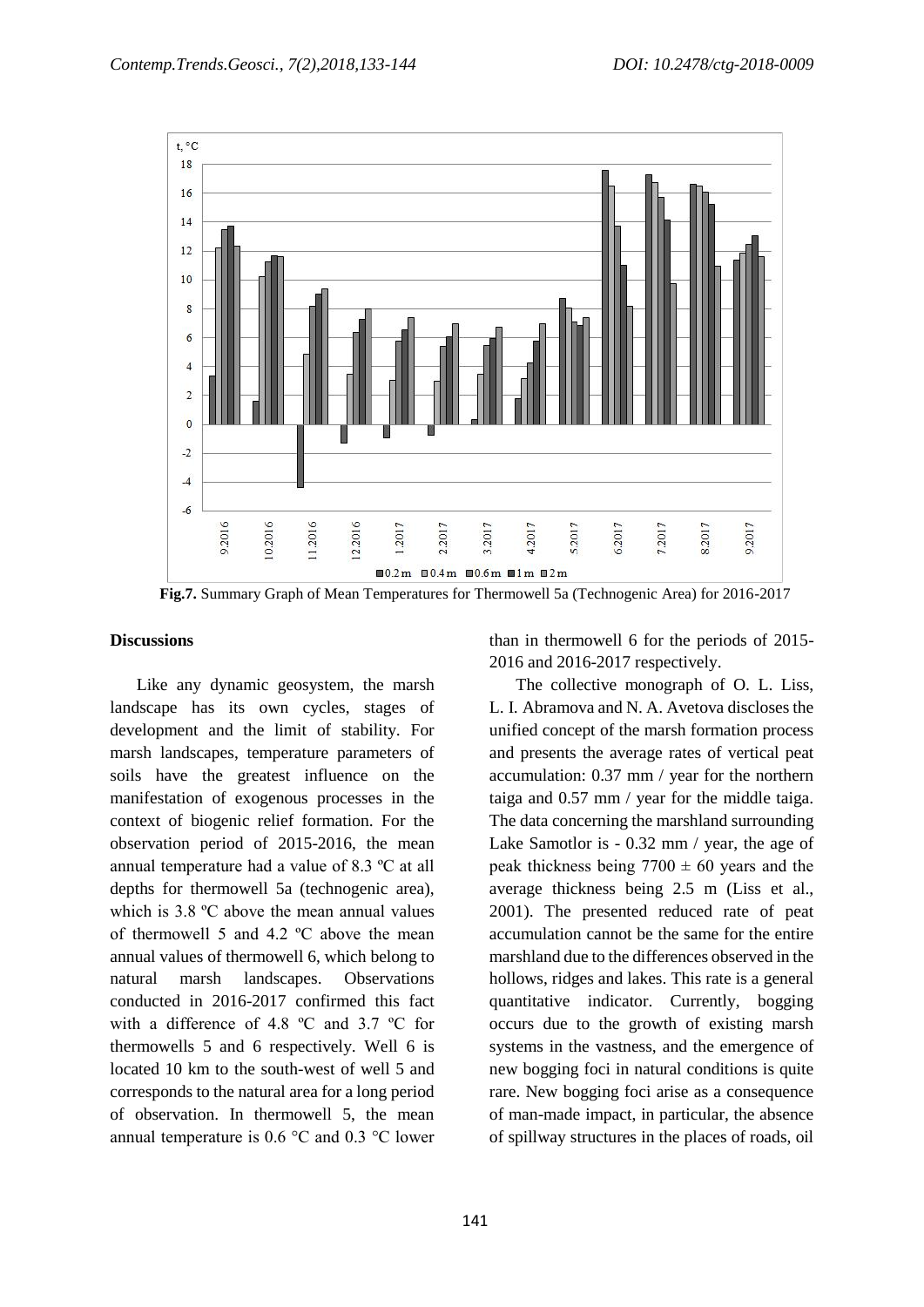and gas pipelines, as well as stagnation of small rivers and streams.

## **Conclusions**

Based on the results of the research, it is possible to conclude that the heating capacity of engineering facilities for pipeline transport is limited by protection in a zone of 25 m from the line of the pipe. This fact suggests that the recorded increased temperature in the immediate vicinity of the pipeline contributes to the restoration of the marsh landscape disturbed by the engineering impact. However, the change in climatic parameters is affected by the warming up of the surface layers of the atmosphere. Increasing temperature leads to the acceleration of the process of biogenic relief formation. With the participation of marsh vegetation on the technogenic area, the peat accumulation process is restored. The abovepresented results for points 6 (for four observation periods), 5 and 5a (for two observation periods) are included in the database of the background temperature indices of the upper part of the annual heat-exchange in the middle taiga subzone of the West Siberian Plain. As a result of the temperature monitoring of marsh landscapes, the main regularities of soil temperature changes were identified on natural marsh landscapes, which depends on the influence of the modern climate. As compared to natural marsh landscapes that are not disturbed by technogenic influence, a higher temperature was observed on soils that are under technogenic objects, which is a factor of the development of heating effects during the engineering development of the territory. Considering the fairly large length of pipeline facilities within the taiga zone of Western Siberia and the results of this research, it is possible to speak of the underestimated contribution of these engineering objects to changes in climatic indices.

# **Acknowledgements**

The research is funded by the scientific project No. 5.7590.2017 / 8.9. The authors express their gratitude to Olga Yuryevna Talyneva, a staff member of the research laboratory, for assistance in data processing for each temperature well. The reported research was funded by Russian Foundation for Basic Research and the government of the Khanty-Mansi autonomous district Yugra, grant № 18- 45-860001

# **References**

- Belyaev, V.I., Bondarovich, A. A. et al. (2017) Temperature Regime of Air and Soil According to the Meteorological and Soil-Hydrological Monitoring Network in the Kulunda Plain During the Vegetation Periods 2013-2016. Newsletter of the Altai State Agrarian University 3(149): 30-37.
- Dyukarev, E. A. (2017) Partitioning of net ecosystem exchange using chamber measurements data from bare soil and vegetated areas. Agricultural and Forest Meteorology, 239: 236-248.
- Dyukarev, E.A. (2017) Determining the Components of the Total Ecosystem Exchange of Carbon According to Automatic Chamber Measurements. In Lapshina, E. D., Mironycheva-Tokareva, N. P. (Eds.) Carbon Balance of the Bogs in Western Siberia in the Context of Climate Changes. Proceedings of the International Conference. Tomsk: Publishing House of Tomsk University, pp. 54-56.
- Kazantsev, S. A. (2017) Digital Station of Ecological Monitoring. Interexpo Geo-Siberia 2(3): 46-49.
- Konstantinov, P. Ya., Fedorov, A. N., Michimura, T., Iwahana, G., Yabuki, H., Iijima, Y., Costard F. (2011) Use of automatic recording devices (loggers) for temperature monitoring of permafrost soils. Cryosphere of the Earth XV(1): 23-32.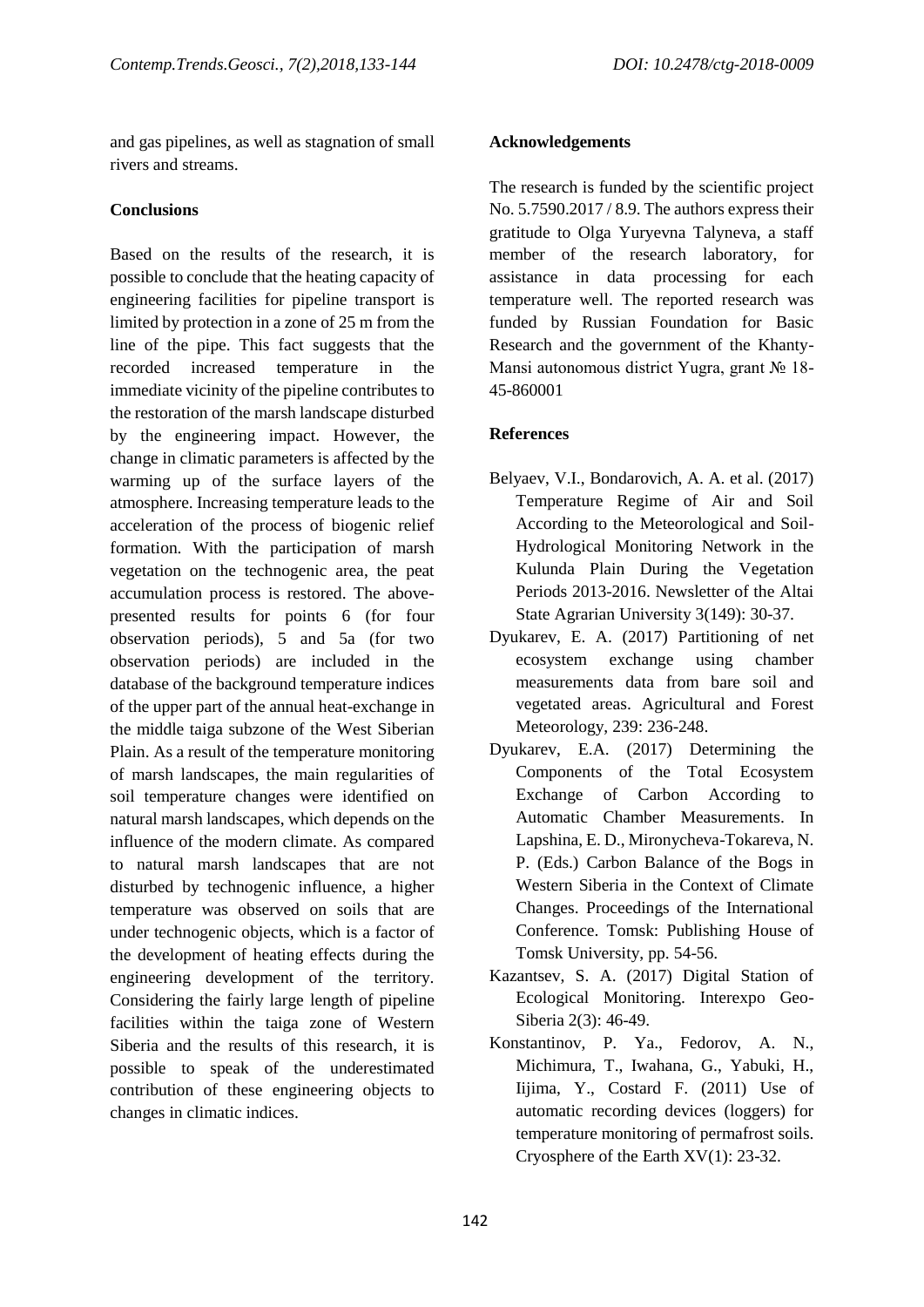- Korkin, S. E., Kail, E. K., Mironova, N. S. (2015) Anti-erosion organization of the territory of the Eastern part of the latitudinal segment of Ob river on the basis of monitoring data. Newsletter of Samara Scientific Center of the Russian Academy of Sciences 17(6): 104-109.
- Korkin, S. E., Talyneva, O. Yu., Kail, E. K., Korkina, E. A., Isupov, V. A. (2017) Exogenous geodynamic processes of the central part West Siberia. Proceedings of the International Multidisciplinary Scientific GeoConferences SGEM, Sofia, Bulgaria, pp. 329-335.
- Korkin, S. Е, Korkina, E. A., Talyneva, O. Y. (2016) Risks of exogeodynamic processes in latitudinal segment of the Ob river. ARPN Journal of Engineering and Applied Sciences 11(19): 11333-11337.
- Korkina, E. A. (2015) Self-Restoration of Middle Priob Soils Disturbed by Technogenesis: Monograph. Nizhnevartovsk: Publishing House of Nizhnevartovsk State University.
- Lappalainen, H. K., Kerminen, V. M., Petäjä, T., Alekseychik, P., De Leeuw, G., Järvi, L., Järvinen, H., Kieloaho, A.J., Kujansuu, J., Duplissy, E.M., Mazon, S., Moisseev, D., Pihlatie, M., Sipilä, M., Vesala, T., Zilitinkevich, S., Kulmala, M., Vihma, T., Asmi, E., Laaksonen, A. et al. (2016) Paneurasian experiment (peex): towards a holistic understanding of the feedbacks and interactions in the land-atmosphere-oceansociety continuum in the northern Eurasian region. Atmospheric Chemistry and Physics 16(22): 14421-14461.
- Liss, O. L., Abramova, L. I., Avetov, N. A. (2001) Marsh Systems of Western Siberia and Their Conservation Value. Tula: Grif and K.
- Lopatina, K.I. (2012) Geoecological foundations for the use of peat bogs and forests of the Middle Ob Region. Tver: Publishing House "Triada".
- Melnikov, V.P., Drozdov, D.S., Pendin, V.V. (2016) Arctic Territories and Cryogenic Risks. Proceedings of the Scientific Congress of the 18th International Scientific and Industrial Forum. Nizhny Novgorod: Nizhny Novgorod State University of Architecture and Civil Engineering, pp. 496-502.
- Orekhov, P. T. (2008) Landscape Differentiation of the Temperature Regime of Soils in the Northern Taiga of Western Siberia. Proceedings of the International Conference "Cryogenic Resources of Polar and Mountain Regions. State and Prospects of Engineering Permafrost" (Tyumen, April 21-24, 2008). Tyumen: Earth Cryosphere Institute of the Siberian Branch of the Russian Academy of Sciences, pp. 252-255.
- Pavlov, A. V. (2008) Monitoring of Permafrost Zone. Novosibirsk: Academic Publishing House "Geo".
- Popov, E. Y., Romushkevich, R. A., Popov, Y. A. (2017) Measurements of the Thermal Properties of Rocks on Standard Samples as a Necessary Stage of Thermophysical Studies of Hydrocarbon Deposits. News of Higher Educational Institutions. Geology and Exploration [2:](https://elibrary.ru/contents.asp?issueid=1841185&selid=29444228) 56-70.
- Prokushkin, A. S, Guggenberger, G. (2007) The Role of Climate in the Removal of Dissolved Organic Substances from the Watersheds of the Cryolithozone of Central Siberia. Meteorology and Hydrology 6: 93- 105.
- Sheinkman, V., Sedov, S., Shumilovskikh, L., Korkina, E., Korkin, S., Zinovyev, E., Golyeva, A. (2016) First results from the Late Pleistocene paleosols in northern Western Siberia: Implications for pedogenesis and landscape evolution at the end of MIS3. Quaternary International 418: 132-146.
- Sheng, Y., Smith, L. C., MacDonald, G. M., Kremenetski, K. V., Frey, K. E., Velichko, A. A., Lee, M., Beilman, D. W., Dubinin, P. A. (2004) High-resolution GIS-based